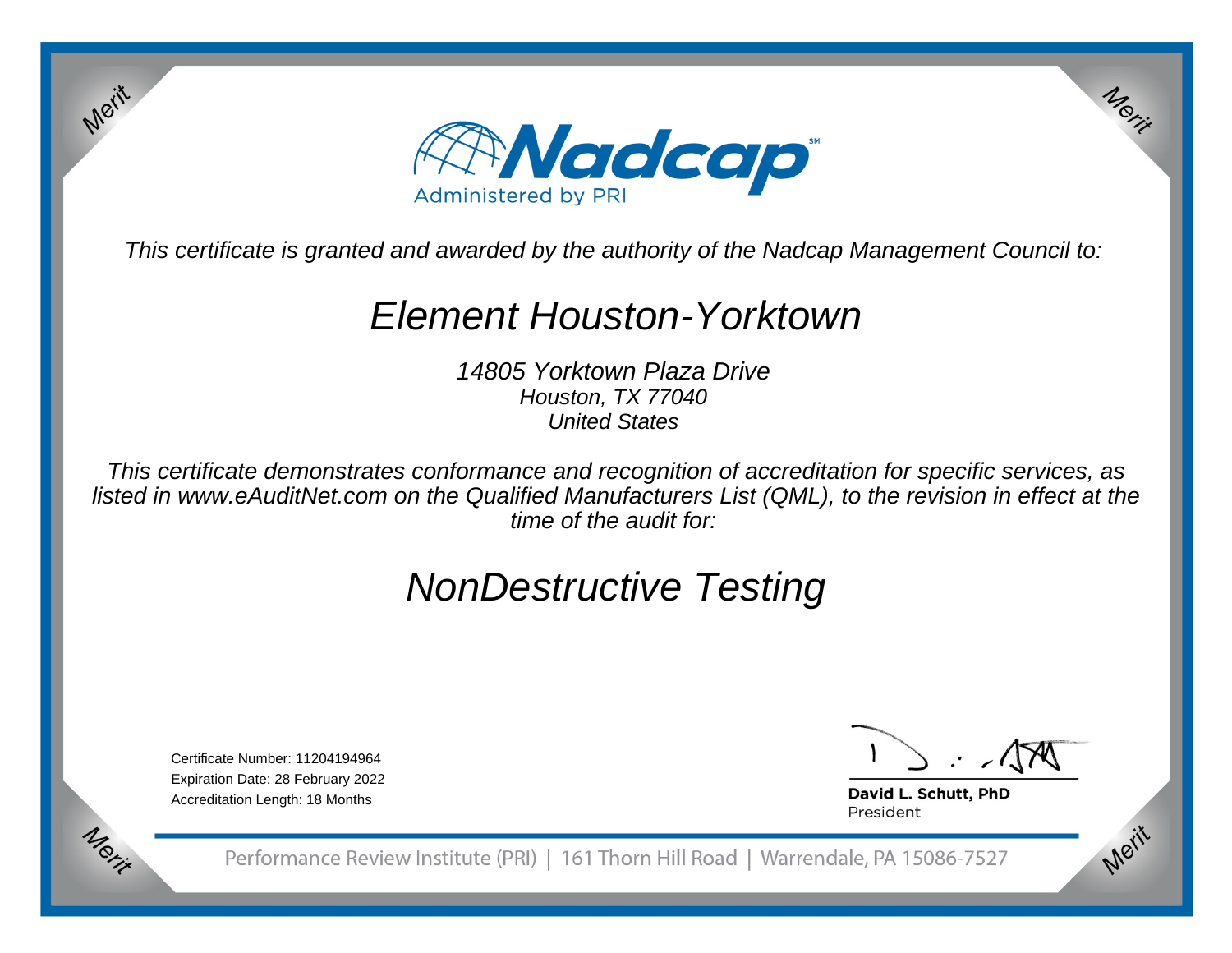

### **SCOPE OF ACCREDITATION**

#### **NonDestructive Testing**

#### **Element Houston-Yorktown** 14805 Yorktown Plaza Drive

Houston, TX 77040

This certificate expiration is updated based on periodic audits. The current expiration date and scope of accreditation are listed at: www.eAuditNet.com - Online QML (Qualified Manufacturer Listing).

In recognition of the successful completion of the PRI evaluation process, accreditation is granted to this facility to perform the following:

**AC7114 Rev N - Nadcap Audit Criteria for NonDestructive Testing (NDT) Suppliers Accreditation (to be used on audits on/after 5 January 2020)**

**AC7114S Rev O - Nadcap Supplemental Audit Criteria for NonDestructive Testing (NDT) Auditees Accreditation Program (to be used on audits on/after 05 January 2020)** S–U14 SAFRAN

**AC7114/1 Rev M - Nadcap Audit Criteria for NonDestructive Testing Facility Penetrant Survey (to be used on audits on/after 5 January 2020)**

**AC7114/2 Rev M - Nadcap Audit Criteria for NonDestructive Testing Magnetic Particle Survey (to be used on audits on/after 5 January 2020)**

**AC7114/4 Rev M - Nadcap Audit Criteria for NonDestructive Testing Facility Film Radiography Survey (to be used on audits on/after 5 January 2020)**

**AC7114/4S Rev N - Nadcap Supplemental Audit Criteria for NonDestructive Testing Facility Film Radiography Survey (to be used on audits on/after 5 January 2020)** S–U14 SAFRAN

**AC7114/10 Rev A - Nadcap Audit Criteria for NonDestructive Testing Facility Digital Radiography, Utilizing Digital Detector Array (DDA) & Computed Radiography (CR) Utilizing Photostimulable Luminescence (PSL) Survey (to be used on audits on/after 5 January 2020)** CR

**AC7114/10S - Nadcap Supplemental Audit Criteria for NonDestructive Testing Facility Digital Radiography, Utilizing Digital Detector Array (DDA)&Computed Radiography (CR) Utilizing Photostimulable Luminescence (PSL) Survey(to be used on audits on/after 5 Jan 2020)**